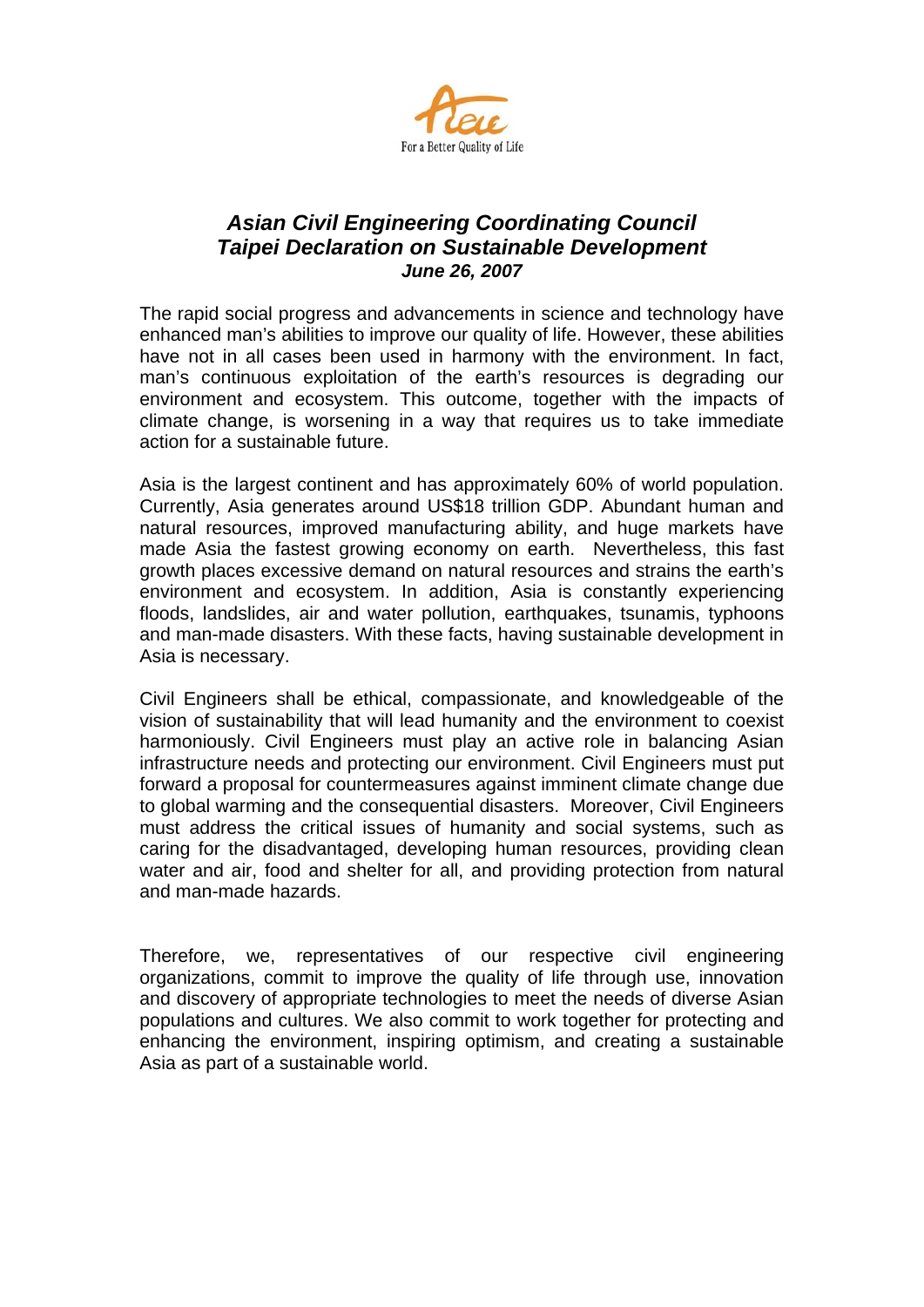

In keeping with the foregoing commitments, we hereby agree to take the following actions:

- 1) Develop short and long term strategies for achieving sustainable development.
- 2) Continue to improve the quality of life, and at the same time, protect and enhance our environment and ecosystem.
- 3) Conserve natural resources and use renewable materials.
- 4) Reduce the causes of global warming while mitigating and adapting the effects of climate change.
- 5) Encourage participation in the formulation and implementation of public policies and promote a transparent system of good governance.
- 6) Develop capacity building and transfer of knowledge of environmentallyfriendly technologies.
- 7) Extend the service life of newly constructed infrastructure and advance renewable technologies for existing infrastructure and facilities.
- 8) Ensure the preservation of cultural values and heritage in the pursuit of solutions.
- 9) Encourage broad involvement in education and in research and development.
- 10) Develop the means for protecting against and mitigating the impacts of disasters and hazards.